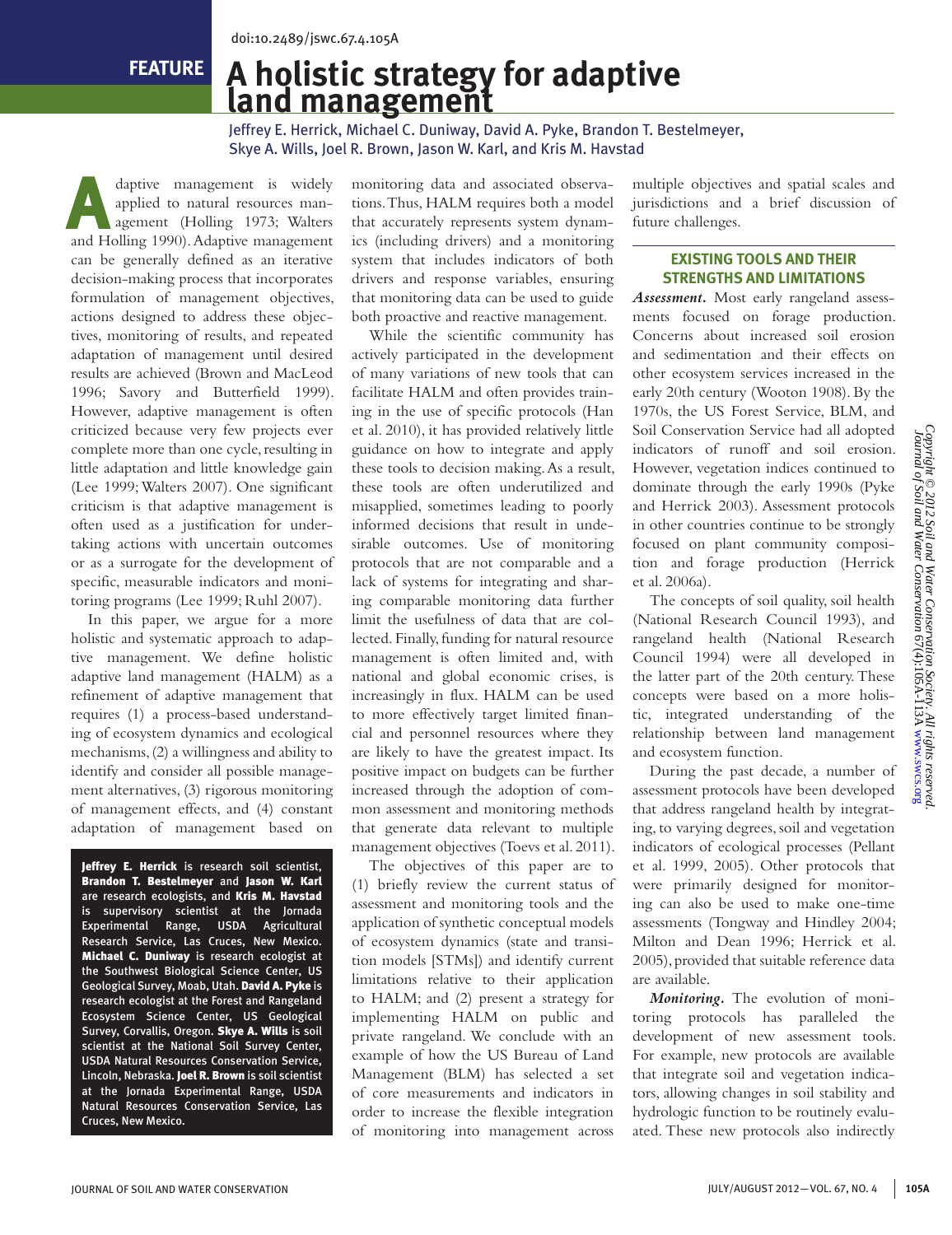reflect changes in energy flow and nutrient cycling by considering indicators such as litter amount and distribution.

The cost-effective application of both new and existing monitoring protocols to management is limited by a number of factors, including data quality and storage, lack of analysis and interpretation, redundant data collection by different organizations, inconsistent application of methods within organizations, inappropriate site selection and spatial extrapolation (e.g., representative vs. probabilistic sampling), and ineffective integration of ground- and remote-sensing approaches. Data quality and management can be enhanced through training and the adoption of standardized methods and electronic data collection tools. Redundant data collection can be reduced by selecting standard measurements that generate multiple indicators (see section An Example of Core Measurements and Indicators for Long-Term Monitoring).

Monitoring site selection can be improved through identification of ecological sites with state and transition models (discussed below), geographic information systems (GIS), and remote sensing-based stratification, including some of the new object-based classification systems (Karl and Maurer 2009). These tools used together with the type of expert knowledge used to select "key areas" in more traditional livestock monitoring programs can be used to increase the quality of spatial extrapolation. In addition, remote sensing indicators can complement and even replace ground-based indicators where spatially and temporally consistent relationships can be established (Booth and Tueller 2003; Hunt et al. 2003) and can even be used for retrospective monitoring when historic field-based data are unavailable (Washington-Allen et al. 2006; Malmstrom et al. 2009). High-resolution aerial photography, in particular, has the potential to revolutionize monitoring of composition and spatial patterns of the top canopy layer (Booth and Tueller 2003; Booth et al. 2006; Duniway et al. 2012).

One of the most significant and persistent limitations to the effective application of monitoring data to HALM is that the relationship between indicators and management actions is often undefined or erroneous. As a result, monitoring data are often regarded as irrelevant to management decisions, or the data are misinterpreted. Either one can result in failure to take appropriate management actions or in the application of unnecessary actions. At best, this results in the misallocation of management resources; at worst, it can increase degradation or unnecessarily limit land use. These failures can often be avoided by clearly defining monitoring objectives, an often mentioned requirement for any monitoring program, and through research that more clearly establishes the relationship between indicators and the ecosystem properties and processes that the indicators are intended to represent.

It is crucial to clearly recognize and distinguish among three types of monitoring indicators: driver, short-term response, and long-term response (table 1). Indicators of drivers are used to quantify the type, timing, frequency, and intensity of disturbances (positive, neutral, and negative). This information is used to help explain changes in short- and long-term indicators. It is also often used to adjust management. The driver indicators should not be used as surrogates for response indicators except where a consistent relationship has been established. Examples of common indicators of drivers include animal unit months and off-highway vehicle miles driven per unit area.

Short-term response indicators are used to quantify the direct effects of drivers on soil, vegetation, or animals. This information is used to help explain changes in long-term indicators. It is also often used to adjust management. Short-term indicators should not be used as surrogates for long-term indicators except where a consistent relationship has been established. Examples of common short-term indicators include utilization and stubble height. The Stubble Height Review Team (2006) referred to these as trigger or endpoint indicators in contrast to long-term indicators.

Long-term response indicators are used to quantify changes in ecological properties and processes. This information is used to adjust management and to enhance our understanding of the effects of different drivers on these properties and processes. Examples of long-term indicators include plant functional group composition, soil organic matter, and soil aggregate stability. Some indicators can serve as both shortand long-term indicators. For example, the proportion of the soil surface in semiarid grasslands covered by intercanopy gaps longer than 1 to 2 m (3.3 to 6.6 ft) can be

# Table 1

Questions addressed by short-term vs. long-term monitoring.

| <b>Questions addressed</b>                   | <b>Sample indicators</b>                                                   |  |
|----------------------------------------------|----------------------------------------------------------------------------|--|
| <b>Short-term monitoring</b>                 |                                                                            |  |
| Is management plan being followed?           | Number of livestock or off-highway vehicle users<br>per unit time and area |  |
| Is management plan having desired            | Stubble height                                                             |  |
| short-term effect?                           | Residual dry matter                                                        |  |
|                                              | Number of vehicle tracks per unit area                                     |  |
| Long-term monitoring                         |                                                                            |  |
| What are the trends in critical ecosystem    | Perennial grass basal cover                                                |  |
| properties (which are related to processes)? | Invasive species cover                                                     |  |
|                                              | Soil aggregate stability                                                   |  |
|                                              | Soil carbon content                                                        |  |
| What are the trends in critical ecosystem    | Runoff and erosion rates                                                   |  |
| processes?                                   | Decomposition rates                                                        |  |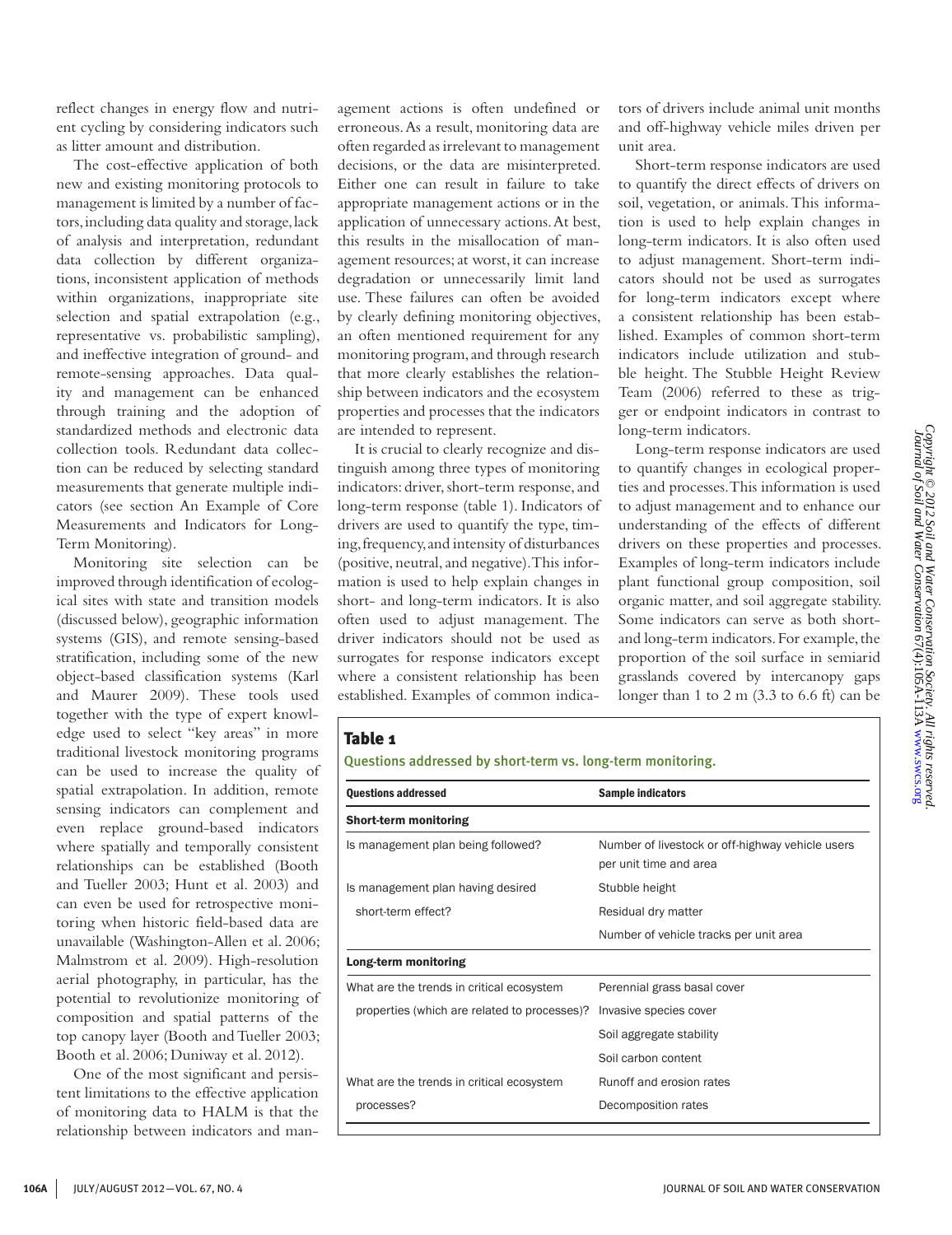used as a short-term indicator to trigger rotation of livestock where minimizing wind erosion is a management objective. The same indicator compared over a number of years reflects long-term changes in the spatial structure of the vegetation. In the strategy described below, we identify which type of indicator is appropriate for each stage of the decision process.

*State and Transition Models.* State and transition models are synthetic, conceptual models that describe soil and vegetation dynamics (Bestelmeyer et al. 2003, 2004, 2009; Briske et al. 2005, 2006, 2008; Stringham et al. 2003; Groffman et al. 2006; Herrick et al. 2006b). Hundreds of unique models have been developed for individual groups of soils, or ecological sites that are with similar potential production and response to management. There have been several articles discussing their broader relevance to other types of land use (Brown et al. 1999; Herrick et al. 2002). These models can be used to identify which parts of the landscape are most likely to change in response to different types of management and to identify indicators that are most likely to be sensitive to these changes. They can also be used to identify areas that are likely to require active intervention to support development of a desired plant community (figure 1). Good state and transition models either implicitly or explicitly identify both drivers and short-term response indicators in the description of transitions and pathways. Long-term indicators are generally part of the community and state descriptions.

In the strategy described below, state and transition models are used as an assessment tool, to help determine whether or not management intervention is likely to be cost-effective, to help identify specific management actions, and to identify indicators to evaluate the effects of those actions.

## **A STRATEGY FOR IMPLEMENTING HOLISTIC ADAPTIVE LAND MANAGEMENT**

**Overview**. The objective of this strategy is to help managers integrate and more cost-effectively apply assessment and monitoring tools and state and transition models into their management decisions,

#### Figure 1





while avoiding many of the pitfalls associated with the individual application of these tools. We believe it is essential that these tools be used not as ends in themselves, but as elements of a HALM process where the tools are applied flexibly and iteratively. By clearly defining how each of the tools can be used at each stage of decision making, the strategy helps apply the tools most effectively, while helping to understand where research is needed to improve or replace the tools.

The strategy is organized around a series of questions, where the answer to each question leads to a decision and another question. It treats management as a series of hypothesis tests about the status of the land, the factors controlling its dynamics, and the land's response to specific management actions. By addressing each question in a holistic context that includes all potentially interacting factors, it allows the land manager to reduce the risk of misinterpretation of management impacts, for example by confusing the impacts of a change in forage quantity with forage quality or off-road vehicle impacts with overgrazing (see figures 2 and 3). Concerns about the environmental effects of off-road vehicle tracks are increasing in the United States and globally (Keshkamat et al. 2012), but the relative importance of these impacts has not been established for most ecosystems.

The strategy consists of two primary components: problem evaluation and management. Together, these form a decision-support system. In the evaluation component, the primary objective is to determine where management actions are required. In the management component, the objectives are to determine what management actions to implement and to adapt management over time. Both components include monitoring. The strategy is intentionally flexible and can be applied to a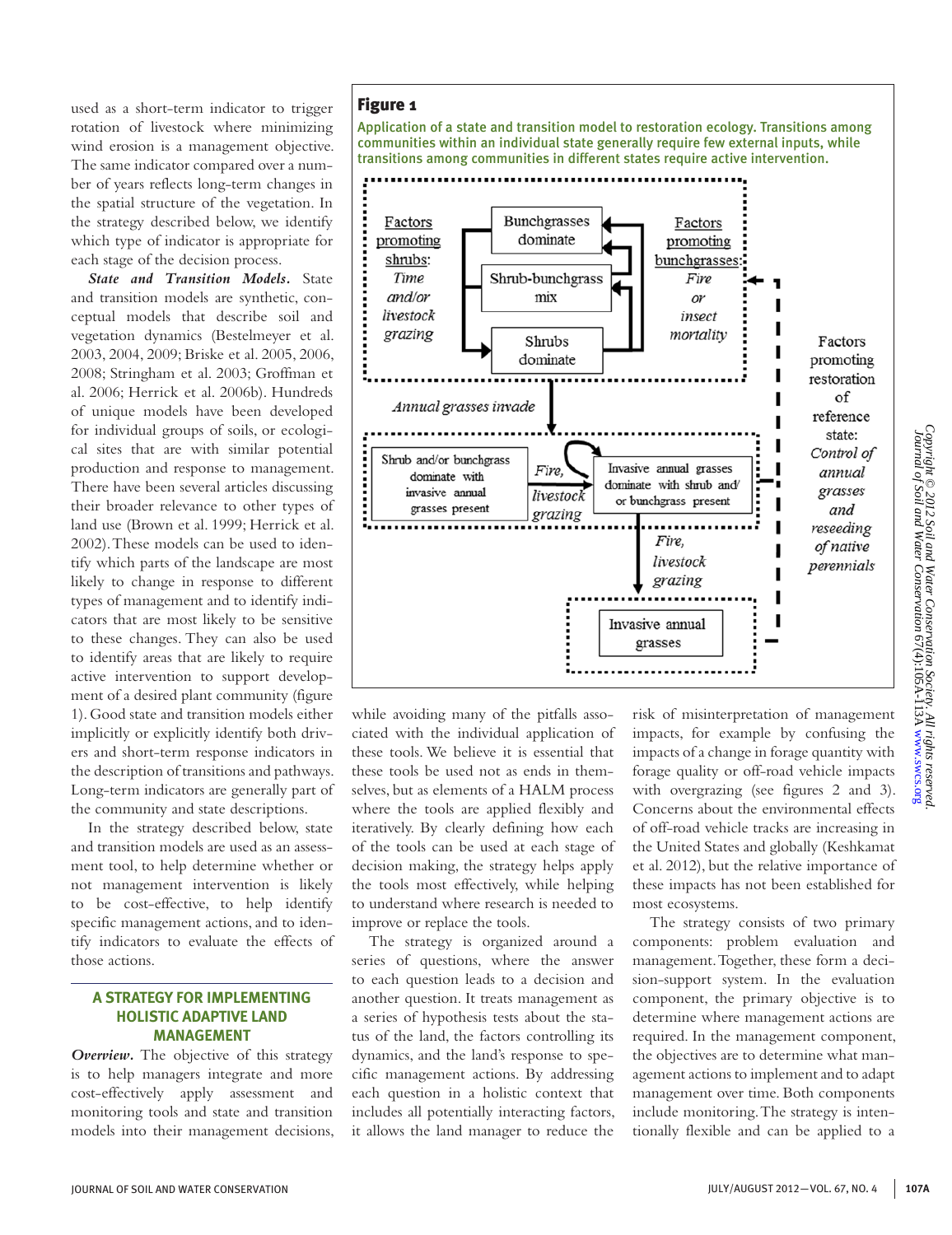single resource concern or expanded to integrate multiple resource concerns. It is based on the assumption that a fundamental objective of nearly every landowner and of virtually all natural resource policies is to sustain the land's potential to support the delivery of ecosystem services. At the same time, the strategy can be used to guide management of particular types of uses. Adoption of a core suite of measurements and indicators for long-term monitoring helps ensure that the data collected can be used to address both current and future management questions.

Each component is presented as a decision tree. The basic structure is generic and should be reviewed, revised, and expanded or reduced to meet local requirements. The key point is that each fork in the tree is a hypothesis that is tested by a specific type of information. In the examples below, we have limited ourselves to dichotomous choices. In many cases, it may be more appropriate to incorporate multiple alternative hypotheses. This approach is not new—nearly every management action is a test of an often unstated hypothesis. Our objectives in presenting this strategy are to illustrate how assessment and monitoring tools can be effectively integrated into the decision process by landowners and other land managers and to promote adaptive management that is proactive and holistic rather than reactive (Brown and MacLeod 1996). Because the strategy is generic, it can be used with many of the conceptual models and assessment and monitoring protocols currently being applied to lands around the world. For simplicity, we have illustrated the strategy primarily with examples from state and transition models as used in the United States and the assessment and monitoring protocols described in Pellant et al. (2005) and Herrick et al. (2005).

Ultimately, this strategy is designed to increase our ability to promote science-based management. Science-based management is management based on knowledge that has been tested through experimentation where available, on hypotheses where this knowledge is unavailable and, most commonly, on a combination of knowledge and hypotheses that are tested and supported by

## Figure 2

Sample decision tree for the problem evaluation component of a decision support system for off-highway vehicle (OHV) impact management.



\* Management prevention response (e.g., warning signs) may also be required.

## Figure 3

Sample decision tree for the management component of a decision support system for off-highway vehicle (OHV) impact management. This is applied after an assessment (figure 2) indicates that degradation has occurred.

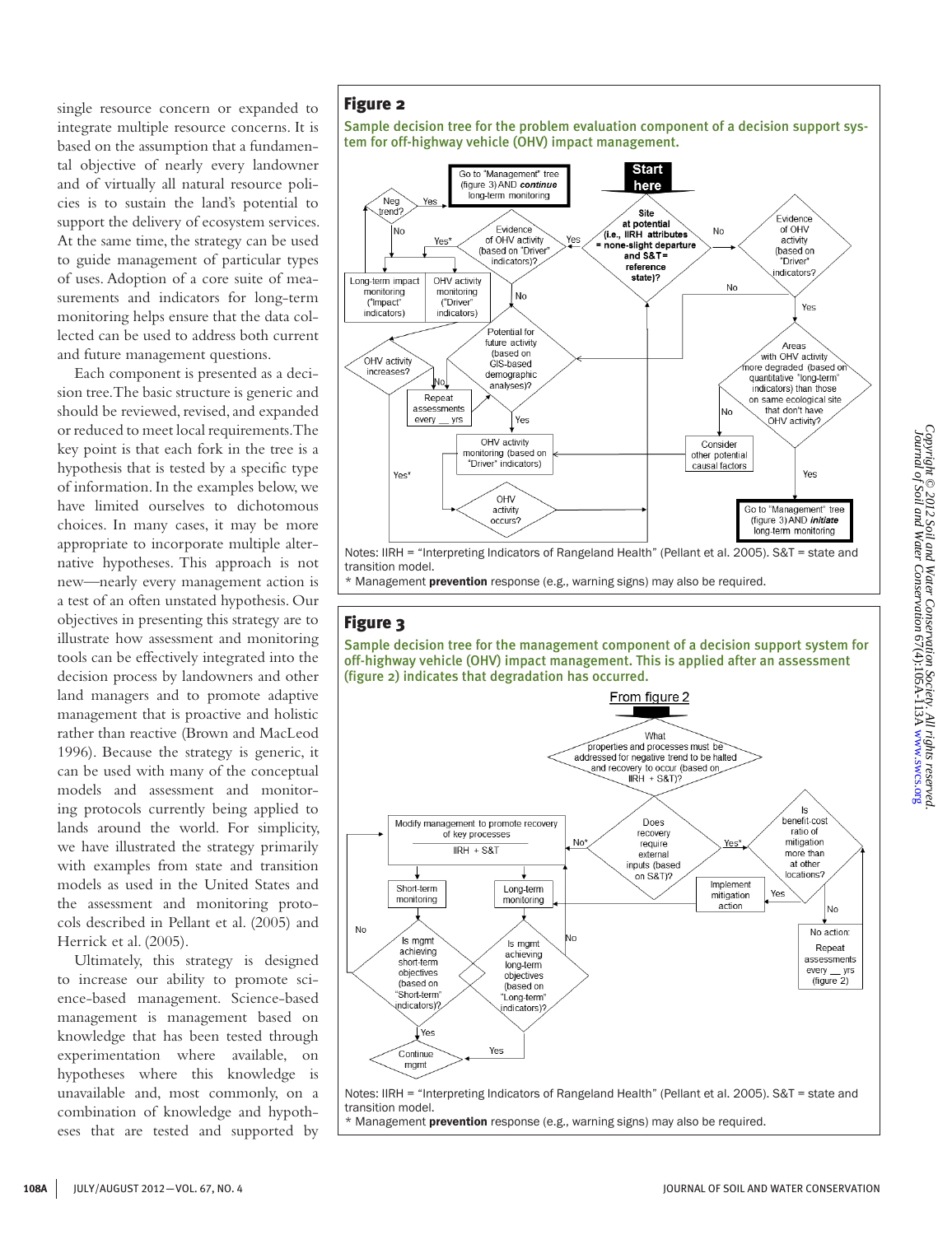assessment and monitoring data collected or assembled as part of the decision process. Knowledge that has been tested through experimentation includes both the results of published experiments and local or traditional knowledge derived from careful monitoring and observations.

By acknowledging that many of our decisions are, in fact, hypotheses, we are more likely to assemble the information to test them. This information is then used to support the resulting decisions.

*Problem Evaluation Component.*  Qualitative assessments, optionally and optimally supplemented by quantitative data, are used to identify the ecological status of areas and to help managers understand which ecological processes have been compromised. State and transition models are used together with these assessments to further focus attention on areas that are at risk of undergoing a threshold transition. A threshold transition is defined as one that, over time, is increasingly unlikely (Briske et al. 2006) to be reversed without significant external inputs. These models are also used to improve economic analyses, helping managers define what is possible (all plant communities included in the model) and what is realistic (generally plant communities in the current state [figure 1 and table 2]). Finally, they are used together with the qualitative assessments to determine what type of monitoring data are required to inform future management decisions and where monitoring plots should be located. In the example below, we have attempted to identify which type of indicator is appropriate for each stage of the decision process (drivers, short-term response and long-term response).

Figure 2 shows an example of a decision tree for the evaluation component. This example is designed to determine if an area is degraded relative to its potential and whether or not the degradation is associated with off-highway vehicle (OHV) activity. The sequence begins with a general question or hypothesis about the current status of the land relative to its potential. This general hypothesis includes five specific subhypotheses. The first three indicate that the land is functioning at or near its potential (defined as "none-slight

## Table 2

Relative costs of converting to a desired community from the current community for a simple three-state system (figure 1).

| <b>Desired community</b> | <b>Current community</b> |                    |                |
|--------------------------|--------------------------|--------------------|----------------|
|                          | Reference state          | Intermediate state | Degraded state |
| Reference state          | Low                      | High               | Very high      |
| Intermediate state       | $Low*$                   | Low                | High           |
| Degraded state           | Low*                     | $Low*$             | Low            |

\* These conversions incur an opportunity cost (loss of future long-term options or increased cost of reconversion) and may incur immediate costs in lost ecosystem services.

departure" in figure 2, based on the nationally applied protocol described in Pellant et al. 2005) with respect to the three rangeland health attributes: soil and site stability, hydrologic function, and biotic integrity. These hypotheses are evaluated using the qualitative indicators described in "Interpreting Indicators of Rangeland Health" (IIRH) supported by quantitative measurements for key indicators (Pellant et al. 2005).

The other two hypotheses embedded in the decision tree (figure 2) are tested in the context of the ecological sitespecific STM: (1) the evaluation area is in a nondegraded state and (2) it is not approaching a threshold transition. State indicators generally focus on plant community composition and structure, but should be supplemented by process indicators (e.g., from the rangeland health protocol), particularly when evaluating the hypothesis that the area is at or near a threshold transition.

In this example, both branches of the tree lead to questions about OHV activity, but the hypotheses are different. In the nondegraded case (left side of figure 2 where the site is determined to be at its ecological potential), the hypothesis is simply that OHV activity is occurring. Simple indicators of presence (tracks or sightings) are sufficient. In the degraded case (right side of figure 2), causation must often be determined. Simple indicators of OHV presence are necessary but not sufficient to assign cause. An additional hypothesis (not shown) that areas with evidence of OHV activity are more degraded than similar areas (e.g., same ecological site) without evidence of activity must be tested using a combination of qualitative (IIRH) and

quantitative soil and vegetation indicators (Duniway et al. 2010). Each of the two major branches ultimately leads to decisions about whether, what, and where to monitor. Where the potential exists for increased OHV activity, the driver (OHV activity) must be monitored using track counts or (ideally) electronic counters. Where a threshold level of degradation has been identified to trigger a management response, a combination of short-term and long-term impact monitoring is appropriate. In all cases, the monitoring data are used together with repeated assessments in the feedback loops shown in figure 2.

An understanding of the relationships between individual assessment indicators and specific ecological processes can be used to both identify sensitive monitoring indicators and to focus management on those actions with the greatest potential impact. An example is illustrated in figure 4. This example also illustrates how existing data from similar ecological sites (figure 5) can be used to help refine hypotheses about indicator process relationships. Where ecological site-specific data do not exist, generic models can often be applied (Okin 2008).

*Management Component.* The results of the assessment component are used together with STMs to identify a range of management options. Benefit-cost and risk analyses are then used to select one or more options. The results of the assessment component are then applied together with state and transition models to select appropriate monitoring indicators. After the management action has been initiated, monitoring data and repeated assessments are used to modify management.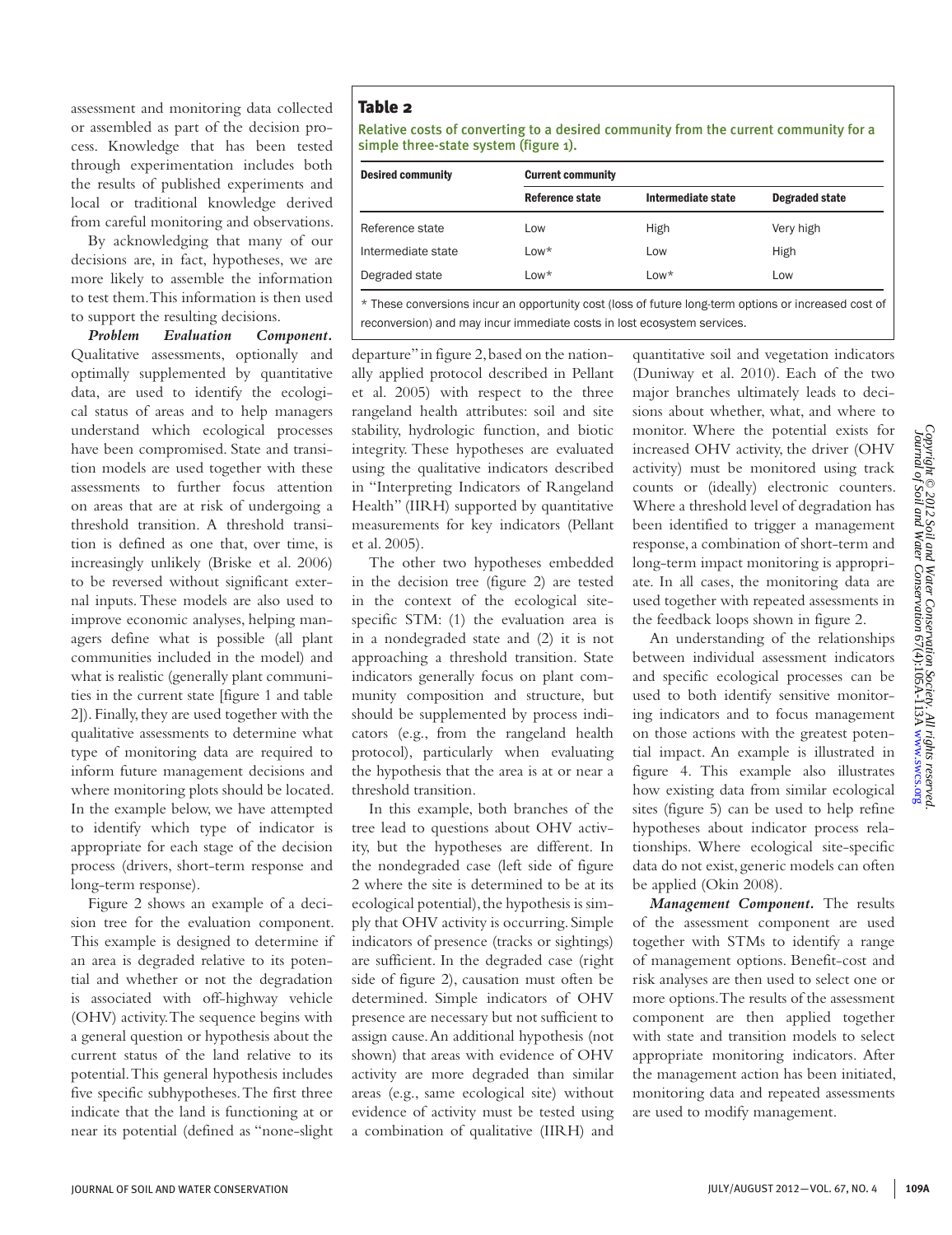Figure 3 shows an example of a decision tree for the management component for degradation associated with OHV activity. It begins by drawing on the previous assessments (qualitative, quantitative, and STM based) to identify the properties and processes that must be addressed for recovery to occur, which leads to the first hypothesis—recovery requires external inputs. This hypothesis is addressed using a combination of expert knowledge and the appropriate state and transition models. If no external inputs are required to restore or remediate a site, management changes are selected that address the limiting processes and properties. This step is deceptively simple, but in fact generates one or more new hypotheses that must be tested with appropriate short- and longterm indicators if management is to be adapted to continue to promote recovery (see arrows leading back to the "Modify management to promote recovery of key processes" box in figure 3). An example of how a process-based assessment of wind erosion thresholds is based on quantitative data is illustrated in figure 4.

For systems where external inputs are required, a benefit-cost analysis should be completed to determine whether applying inputs to this location is likely to generate more significant benefits to society than if they were applied to other locations. These analyses are often not initiated because they appear too complex and the results are too uncertain. In addition, the analyses should incorporate a landscape or regional approach that integrates potential restoration success based on current ecological state and the status of selected indicators (Meinke et al. 2009) with local, regional, or national priorities for optimizing particular ecosystem services. We believe that even a qualitative analysis that simply lists the potential benefits along with all of the costs can significantly increase the cost-effectiveness of management. In New Mexico alone, where the BLM applied restoration treatments to over 404 685 ha (1,000,000 ac) between 2006 and 2009, application of this type of analysis could result in significantly increased return on investment. Application of short- and long-term monitoring of the key properties and processes necessary for recovery

# Figure 4

Example of how a qualitative assessment of a wind erosion threshold is used to define management objectives and identify quantitative monitoring indicators for wind-erodible soils. Data shown are threshold wind velocities at 2 m necessary to initiate movement of disturbed wind-erodible fine sand in Chihuahuan Desert grasslands ( $n = 25$ ) observations). Each point represents a different intercanopy gap (Herrick et al. 2005). Gap diameter is measured parallel to wind.



Notes: S&T = state and transition model. OHV = off-highway vehicle.

# Figure 5

Illustration of how extensive, long-term regional monitoring data can be integrated with repeated assessments and qualitative observations to create an adaptive monitoring program that supports adaptive, hypothesis-based, management.



must be an integral part of the process if the objective is to achieve sustained recovery of these areas.

*Core Measurements and Indicators for Long-Term Monitoring.* A core set of measurements and indicators for longterm monitoring is an important part of a long-term management strategy, particularly where management actions must be coordinated or prioritized across different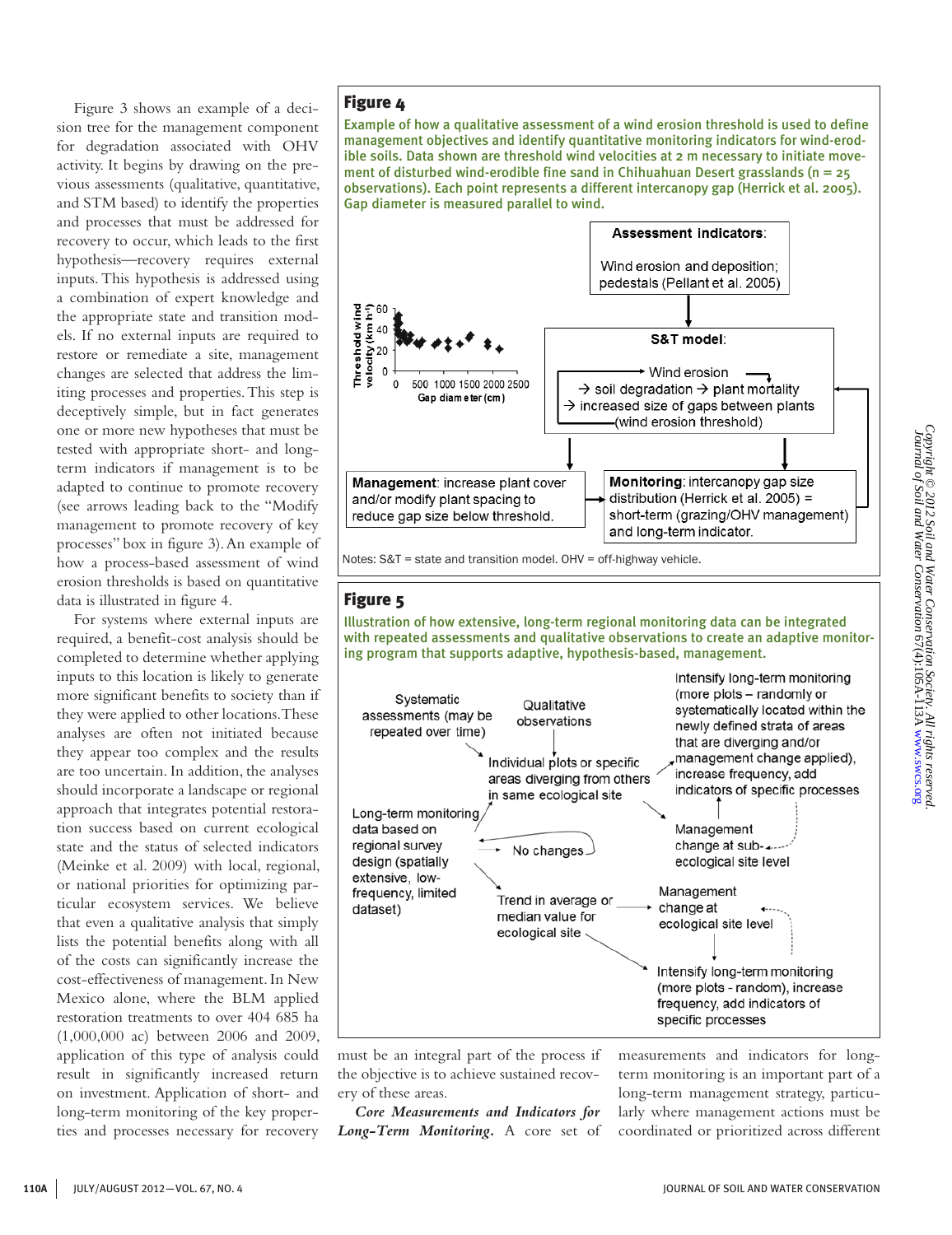land management units and where multiple groups with different management and monitoring objectives are working within the same management unit. Both situations are characteristic of land management in many countries, including the United States where land tenure patterns are often reflected in a checkerboard pattern and wildlife, range, and recreation specialists within the same agency often employ unique and overlapping approaches to monitoring.

Most management questions can be addressed by a relatively small suite of core ecosystem properties that serve as indicators of a wide range of ecosystem processes on which most management objectives depend. The ability of different groups and disciplines to share the types of information needed to make the decisions identified in figures 2 and 3 at appropriate scales is hampered by inconsistent methods and indicators.

While the optimal methods and indicators vary, many methods can be used to generate multiple indicators, and often even suboptimal indicators can provide adequate interpretations. Where they do not, supplementary indicators should be added to a core monitoring program. The cost savings of adopting a consistent, core set of monitoring measurements can be significant by reducing redundant data collection. Future benefits may be even greater as research managers are able to use data collected for other objectives as baseline data to address new questions.

For example, bare ground is generally related to changes in susceptibility to erosion, biomass production, and wildlife habitat quality. By adopting a clear definition of bare ground and a method for measuring it, it would be possible to make landscape-scale interpretations about the status of multiple processes both within the BLM and across agency boundaries.

While adoption of a core set of measurements and indicators can increase the utility of monitoring data, it can also lead to the inadvertent omission of indicators necessary to address specific questions. Where completely different types of monitoring data are required in different areas, it is often possible to make inferences across larger regions by aggregating interpretations of the data rather than the data themselves.

### **AN EXAMPLE OF CORE MEASUREMENTS AND INDICATORS FOR LONG-TERM MONITORING**

The United States Bureau of Land Management recognized the benefits of standardizing monitoring data collection and initiated a process in 2008 to identify a core set of measurements and long-term indicators that could be applied across rangeland, riparian, and forest lands, with the understanding that they would often need to be supplemented by additional measurements. This process was coordinated by an interdisciplinary team of BLM managers and facilitated by the USDA Agricultural Research Service and US Geological Survey scientists.

Indicators were selected through a fivestep participatory process involving both BLM and outside experts. Nearly 200 individuals contributed to this process during a three-month period from August to November 2008. A total of 16 criteria (table 3) were developed and systematically applied (Likert 1931; Trochim 2006) to a set of candidate indicators previously identified by the US Forest Service Forest Inventory and Analysis program, the USDA Natural Resources Conservation Service National Resources Inventory (NRCS NRI), the Heinz Center (State of the Nation's Ecosystems), and the Sustainable Rangelands Roundtable. Similar indicators from these sources were combined, and indicators that clearly did not meet a number of the criteria were eliminated, reducing the size of the candidate set to 18 indicators.

Following additional internal and external review, six core indicators were selected: bare ground, vegetation composition, nonnative invasive species, plant species of management concern, vegetation height, and proportion of the soil surface in large, intercanopy gaps (Toevs et al. 2011). These indicators are quantified using just three core field methods: line point intercept, maximum height at selected line point intercept points, and canopy gap (Herrick et al. 2005). Two contingent indicators were also selected: soil aggregate stability, for application where soils are potentially

unstable, and soil toxins, where believed to be present. This set of indicators is now being implemented nationally through the BLM's Assessment, Inventory, and Monitoring Program. Because the core indicators are also applied nationally by the NRCS NRI and locally by the USDA NRCS, BLM's action effectively created a national standard for rangeland inventory and monitoring.

### **FUTURE CHALLENGES**

There are three significant challenges that limit the application of the strategy described above: threshold determinations, ability to interpret changes in a landscape context, and education and communication. The strategy recommends testing the hypothesis that an area has crossed a threshold and is in a degraded state by using the best available qualitative and quantitative indicators. This is a critical step because areas that have crossed a threshold are difficult, if not impossible, to restore to the original state. Threshold determinations are also highly uncertain in most ecosystems. Threshold determinations are generally made based on a single point-in-time evaluation. Increased use must be made of long-term monitoring data from similar systems where a threshold transition has been confirmed. Where a high level of technical support is available, expert knowledge may be combined with state and transition models using Bayesian belief networks (Bashari et al. 2009) to improve the quality of hypotheses that threshold transitions have occurred.

The second challenge is that our ability to interpret changes in a landscape context is limited by our poor understanding of the complexity of landscape dynamics, by the ecological site basis of the approach itself, and by an inadequate understanding or documentation of ecological processes and mechanisms (Boyd and Svejcar 2009). Focusing evaluations on individual landscape units is similar to conducting forest health evaluations by focusing on herbivore pressure on individual trees without considering insect populations in the surrounding forest. The strategy described above must evolve to address landscapescale patterns and interactions.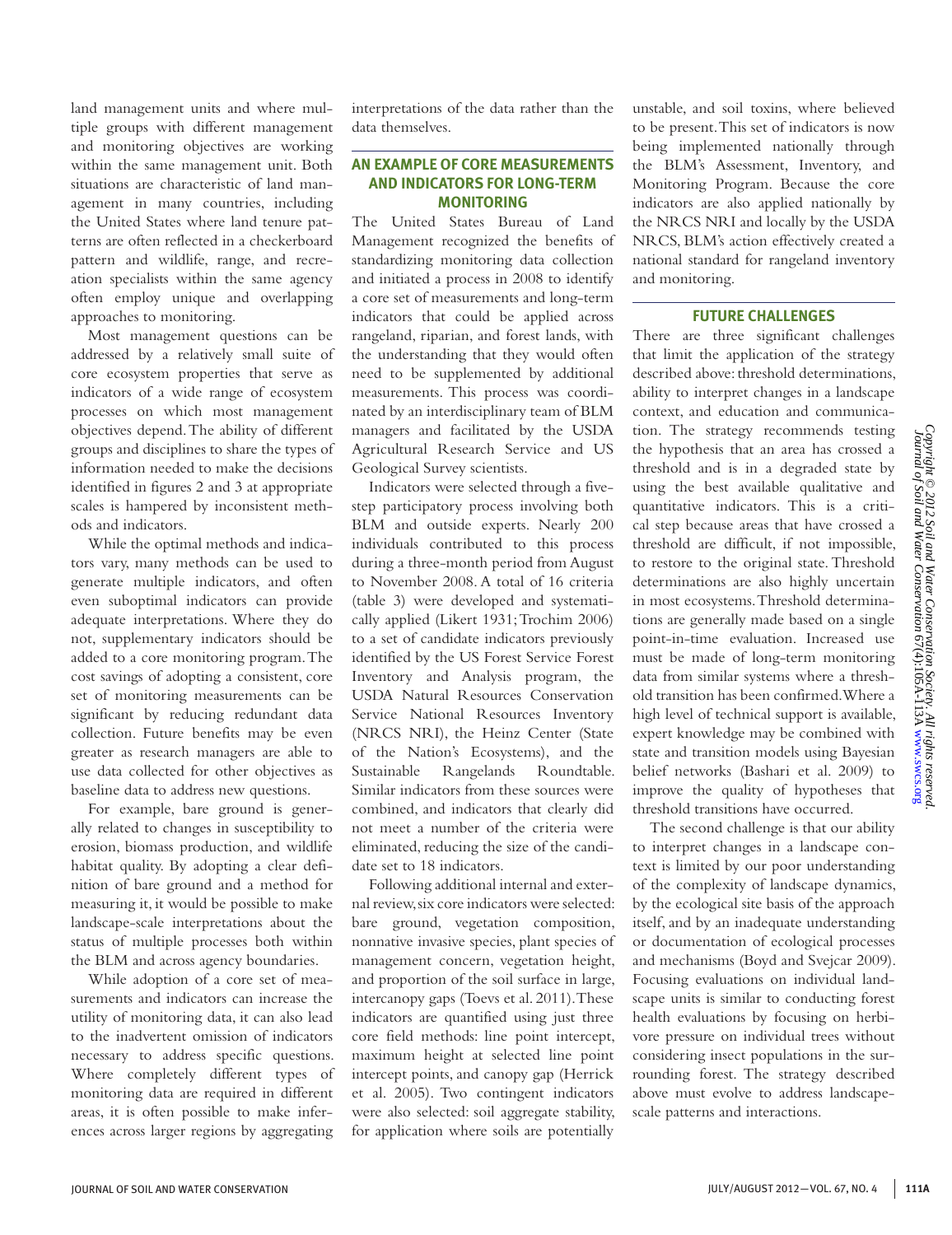The third challenge is education. The science associated with this strategy is evolving rapidly, increasing numbers of landowners have little or no training in land management, and federal land managers are under increasing pressure to be more efficient in their management. Local knowledge that could be used to complement published data is rapidly being lost before it can be communicated. While this decision tree approach is an attempt to increase managers' ability to select the appropriate tool for each decision, it is worthless without an understanding of how to apply each of the tools. This requires that both scientists and managers devote increasing amounts of time to education and communication.

#### **SUMMARY AND CONCLUSIONS**

New assessment and monitoring tools, including STMs, provide managers with new opportunities to optimize and adapt management. However, a more systematic strategy is needed to effectively integrate and apply these tools. Holistic adaptive land management (HALM) consists of two primary components: problem evaluation and management. Both components include monitoring. Adoption of a core suite of measurements and indicators for long-term monitoring helps ensure that the data collected can be used to address both current and future management questions. Flexible decision trees are used to integrate and apply these tools to specific management objectives. HALM can be used to prioritize management and restoration efforts, design cost-effective assessment and monitoring programs, and implement adaptive management on public and private lands, with a focus on rangelands. BLM's recent adoption of core indicators and methods already applied by the USDA NRCS have created a national standard for rangeland inventory and monitoring, creating opportunities for landscape-scale conservation efforts across public and private rangelands.

#### **ACKNOWLEDGEMENTS**

We thank Craig Mackinnon, Gordon Toevs, and Kit Muller of the US Bureau of Land Management, Washington, DC; Sherm Karl of the US Bureau of Land Management, Denver, Colorado; and the rest of the US Bureau of Land Management team that contributed to the development of the core indicators. Angela Muhanga of New Mexico State University, Las Cruces, New Mexico assisted with the compilation of the surveys. We are grateful to Arlene Tugel of the USDA Natural Resources Conservation Service, Las Cruces, New Mexico; Dennis Thompson and Leonard Jolley of the USDA Natural Resources Conservation Service, Washington, DC; Pat Shaver of the USDA Natural Resources Conservation Service, Portland, Oregon; Mike Pellant of the US Bureau of Land Management, Boise, Idaho; Fee Busby of the Utah State University, Logan, Utah; Robert Unnasch of The Nature Conservancy, Boise, Idaho; Anton Imeson of the 3D Environmental Change, The Netherlands; Luca Montanarella of the European Commission Joint Research Center, Ispra, Italy; Michelle Wander of the University of Illinois, Urbana, Illinois; Shannon Horst of the Savory Institute, Boulder, Colorado; Craig Leggett of Leggett Consulting, Durango, Colorado; Corinna Riginos of Mpala Research Center, Nanyuki, Kenya; Jayne Belnap of the US Geological Survey, Moab, Utah, and many others for conversations that contributed to the development of this manuscript. Work associated with this manuscript was supported by the US Bureau of Land Management and by the USDA Agricultural Research Service and the USDA NRCS through the Conservation Effects Assessment Project. Any use of trade, product, or firm names is for descriptive purposes only and does not imply endorsement by the US Government..

#### **REFERENCES**

- Bashari, H., C. Smith, and O.J.H. Bosch. 2009. Developing decision support tools for rangeland management by combining state and transition models and Bayesian belief networks. Agricultural Systems 99:23-3.
- Bestelmeyer, B.T., J.E. Herrick, J.R. Brown, D.A. Trujillo, and K.M. Havstad. 2004. Land management in the American Southwest: A state and transition approach to ecosystem complexity. Environmental Management 34: 38-51.
- Bestelmeyer, B.T., J.R. Brown, K.M. Havstad, R. Alexander, G. Chavez, and J.E. Herrick. 2003. Development and use of state and transition models for rangeland management. Journal of Range Management 56:114-126.
- Bestelmeyer, B.T., A.J. Tugel, G.L. Peacock Jr., D.G. Robinett, P.L. Shaver, J.R. Brown, J.E. Herrick, H. Sanchez, K.M. Havstad. 2009. State-andtransition models for heterogeneous landscapes: A strategy for development and application. Rangeland Ecology and Management 62:1-15.
- Booth, D.T. and P.T. Tueller. 2003. Rangeland monitoring using remote sensing. Arid Land Research and Management 17:455-467.
- Booth, D.T., S.E. Cox, and R.D. Berryman. 2006. Precision measurements from very-large scale aerial digital imagery. Environmental Monitoring and Assessment 112:293-307.
- Boyd, C.S., and T.J. Svejcar. 2009. Managing complex problems in rangeland ecosystems. Rangeland Ecology and Management 62:491-499.
- Briske, D.D., S.D. Fuhlendorf, and F.E. Smeins. 2005. State-and-transition models, thresholds, and rangeland health: A synthesis of ecological concepts and perspectives. Rangeland Ecology and Management 58:1-10.
- Briske, D.D., S.D. Fuhlendorf, and F.E. Smeins. 2006. A Unified framework for assessment and application of ecological thresholds. Rangeland Ecology and Management 59:225-236.
- Briske, D.D., B.T. Bestelmeyer, T.K. Stringham, and P.L. Shaver. 2008. Recommendations for development of resilience-based state-and-transition models. Rangeland Ecology and Management 61:359-367.
- Brown, J.R., and N.D. MacLeod. 1996. Integrating ecology into natural resource management policy. Environmental Management 20:289-296.
- Brown, J.R., J.E. Herrick, and D. Price. 1999. Managing agroecosystems sustainably: The importance of ecological thresholds. Canadian Journal of Forest Research 29:1112-1119.
- Duniway, M.C., J.E. Herrick, D.A. Pyke, and D.P. Toledo. 2010. Assessing Transportation Infrastructure Impacts on Rangelands: Test of a Standard Rangeland Assessment Protocol. Rangeland Ecology and Management 63:524-536.
- Duniway, M., J. Karl, S. Schrader, N. Baquera, and J.E. Herrick. 2012. Rangeland and pasture monitoring: an approach to interpretation of high-resolution imagery focused on observer calibration for repeatability. Environmental Monitoring and Assessment 184:3789-3804.
- Groffman, P.M., J.S. Baron, T. Blett, A.J. Gold, I. Goodman, L.H. Gunderson, B.M. Levinson, M.A. Palmer, H.W. Paerl, G.D. Peterson, N.L. Poff, D.W. Rejeski, J.F. Reynolds, M.G. Turner, K.C. Weathers, and J. Wiens. 2006. Ecological thresholds: The key to successful environmental management or an important concept with no practical application? Ecosystems 9:1-13.
- Han, G., J.E. Herrick, B.T. Bestelmeyer, D.A. Pyke, P. Shaver, M. Hong, M. Pellant, F. Busby, and K.M. Havstad. 2010. Learning natural resource assessment protocols: Elements for success and